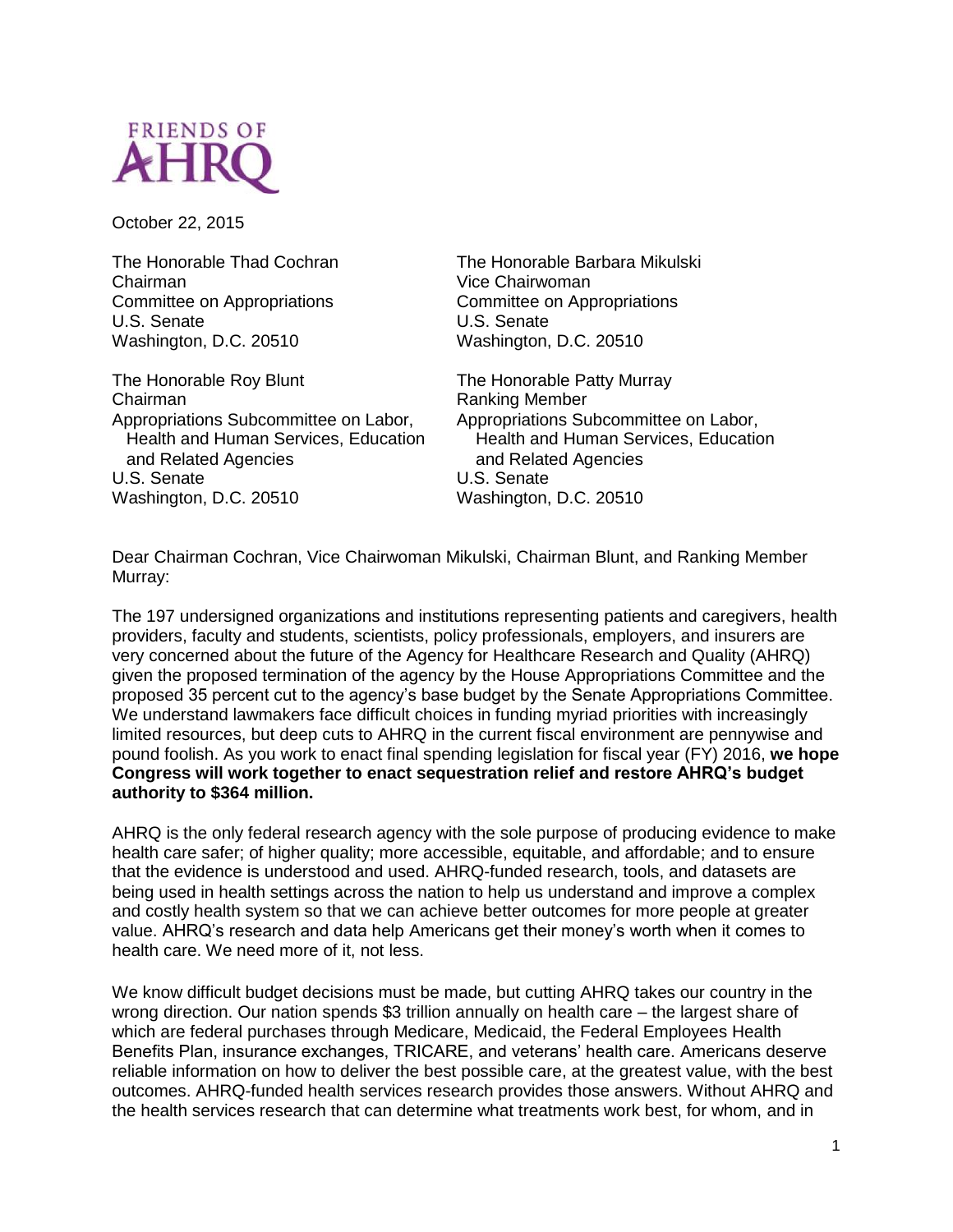what settings, the cures and treatments developed by the National Institutes of Health (NIH) will fall short on their promise to patients, and effective prevention strategies developed by the Centers for Disease Control and Prevention (CDC) will fail to reach Americans where they live, learn, and work.

We recognize the reduction in AHRQ's budget authority is largely a function of the historically low and grossly inadequate allocation provided for health research and other critical programs under the sequestered spending caps. But without a dedicated funding stream for AHRQ's important work, it's misguided to assume that other agencies would absorb this portfolio given pressures they face in fulfilling their own specific mandates amidst budgetary constraints. Health services research—through AHRQ—needs a dedicated funding stream. It's the optimal way to ensure the generation of evidence and data to make the practice of health care safer, more effective, and more affordable for all Americans.

For more information on the Friends of AHRQ, contact Lisa Simpson at 202.292.6700 or [lisa.simpson@academyhealth.org.](mailto:lisa.simpson@academyhealth.org)

Sincerely,

AACC Academic Pediatric Association Academy of Nutrition and Dietetics AcademyHealth Adult Congenital Heart Association Alliance for Aging Research American Academy of Allergy, Asthma and Immunology American Academy of Dermatology Association American Academy of Family Physicians American Academy of Hospice and Palliative Medicine American Academy of Otolaryngology – Head and Neck Surgery American Academy of Pediatrics American Association for Dental Research American Association for Physician Leadership American Association of Colleges of Nursing American Association of Colleges of Osteopathic Medicine American Association of Colleges of Pharmacy American Association of Neuromuscular and Electrodiagnostic Medicine American Association of Nurse Anesthetists American Association of Nurse Assessment Coordination (AANAC) American Association of Occupational Health Nurses (AAOHN) American Association of Orthopaedic Surgeons American Association on Health and Disability American Board of Medical Specialties American Cancer Society Cancer Action Network American Chiropractic Association American College of Cardiology (ACC) American College of Clinical Pharmacy American College of Nurse Midwives American College of Occupational and Environmental Medicine American College of Physicians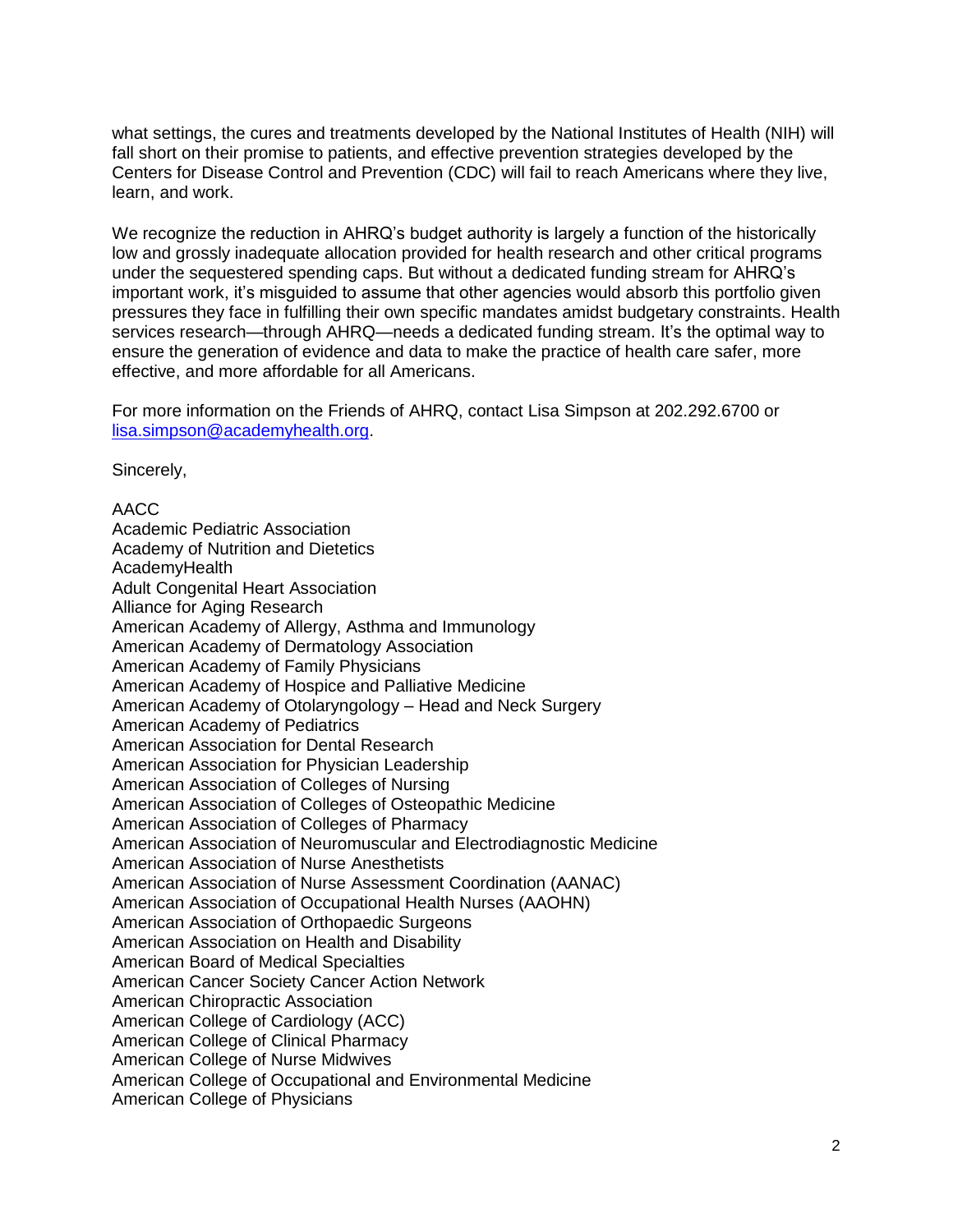American College of Preventive Medicine (ACPM) American College of Rheumatology American Congress of Obstetricians and Gynecologists (ACOG) American Federation of Teachers Nurses and Health Professionals American Gastroenterological Association American Heart Association American Hospital Association American Medical Student Association American Nurses Association American Occupational Therapy Association American Optometric Association American Organization of Nurse Executives American Pediatric Society American Pediatric Surgical Nurses Association American Psychiatric Association American Psychological Association American Public Health Association American Society for Nutrition American Society of Hematology American Society of Nephrology American Society of Pediatric Nephrology American Society of Perianesthesia Nurses (ASPAN) American Speech -Language -Hearing Association American Statistical Association American Telemedicine Association American Thoracic Society AMIA (American Medical Informatics Association) APLU ARHP: the Association of Reproductive Health Professionals Association for Clinical and Translational Science Association of American Medical Colleges Association of Community Health Nursing Educators Association of Departments of Family Medicine (ADFM) Association of Family Medicine Residency Directors (AFMRD) Association of Maternal & Child Health Programs Association of Medical School Pediatric Department Chairs Association of Population Centers Association of Schools and Programs of Public Health Association of University Radiologists (AUR) Association of Women's Health, Obstetric and Neonatal Nurses Asthma and Allergy Foundation of America Baylor Scott & White Health Billings Clinic BJC HealthCare Boston University School of Public Health Brown University Carnegie Mellon University Cedars -Sinai Medical Center Clinical Research Forum Coalition for Clinical and Translational Science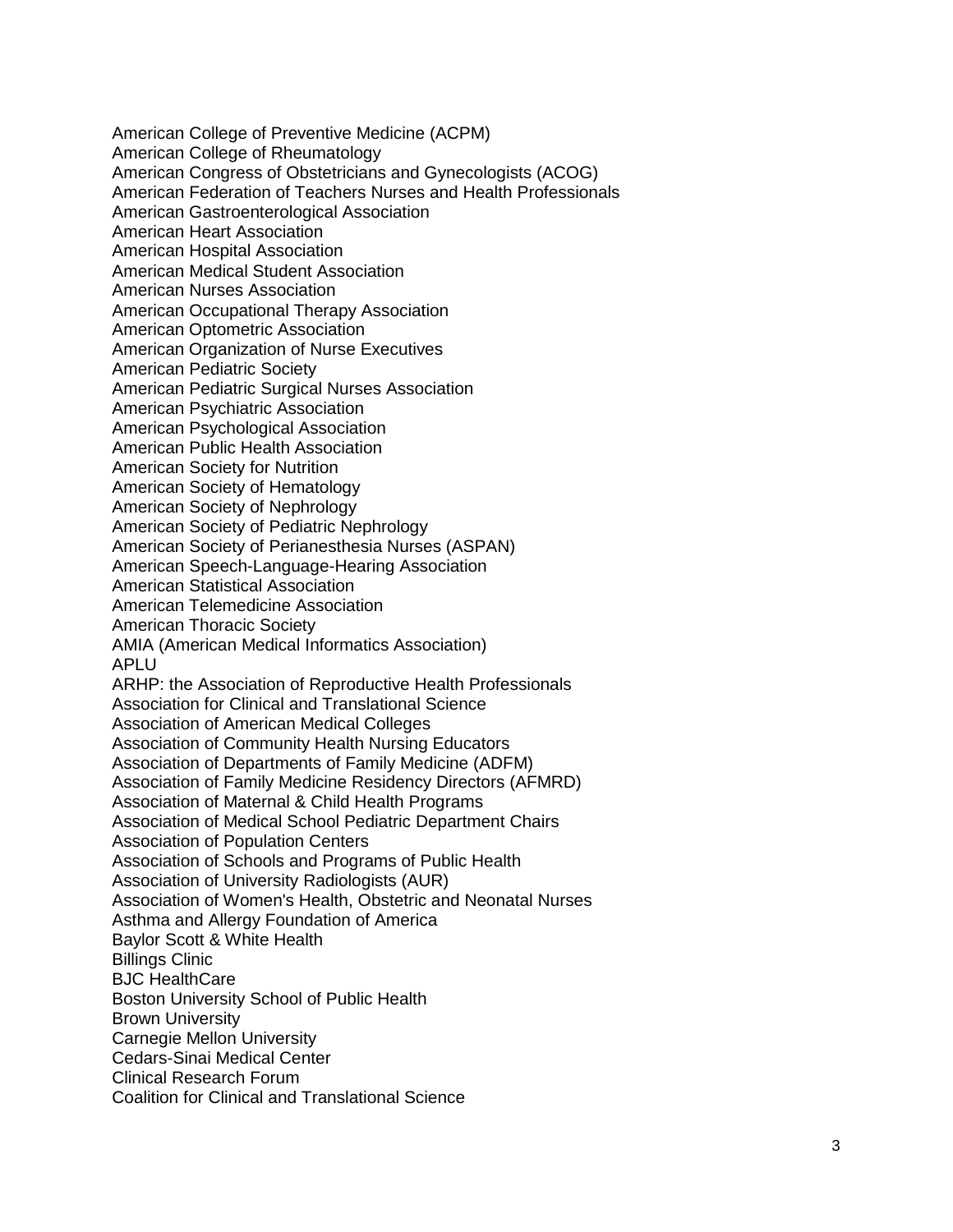Coalition for Health Funding Columbia University Medical Center Commissioned Officers Association of the U.S. Public Health Service, Inc. (COA) Connecticut Certification Board Consortium of Social Science Associations Cornell University Crohn's and Colitis Foundation of America Division of Health Policy and Management, University of Minnesota Doctor Evidence Duke University School of Medicine Duke University School of Nursing ECRI Institute Emory University Federation of Associations in Behavioral & Brain Sciences Fight Colorectal Cancer GBS|CIDP Foundation International Global Healthy Living Foundation Group Health Cooperative Guidelines International Network/North America (G-I-N/NA) Harvard University Healthcare Information and Management Systems Society (HIMSS) Healthy Teen Network Heart Rhythm Society HIV Medicine Association Indiana University Integrated Health Interview Series International Certification & Reciprocity Consortium International Society of Psychiatric Mental Health Nurses (ISPN) Kaiser Permanente Lakeshore Foundation March of Dimes Mayo Clinic Medica Research Institute Michigan State University Minnesota Population Center Montefiore Medical Center/Albert Einstein College of Medicine Morehouse School of Medicine Muskie School of Public Service, University of Southern Maine NAPHSIS: National Association for Public Health Statistics and Information Systems National Alopecia Areata Foundation National Association of Nurse Practitioners in Women's Health (NPWH) National Association of State and Territorial AIDS Directors National Athletic Trainers' Association National Black Nurses Association National Business Group on Health National Center for Health Research National Coalition for Hospice and Palliative Care National Coalition on Health Care National Committee for Quality Assurance (NCQA) National Gerontological Nurses Association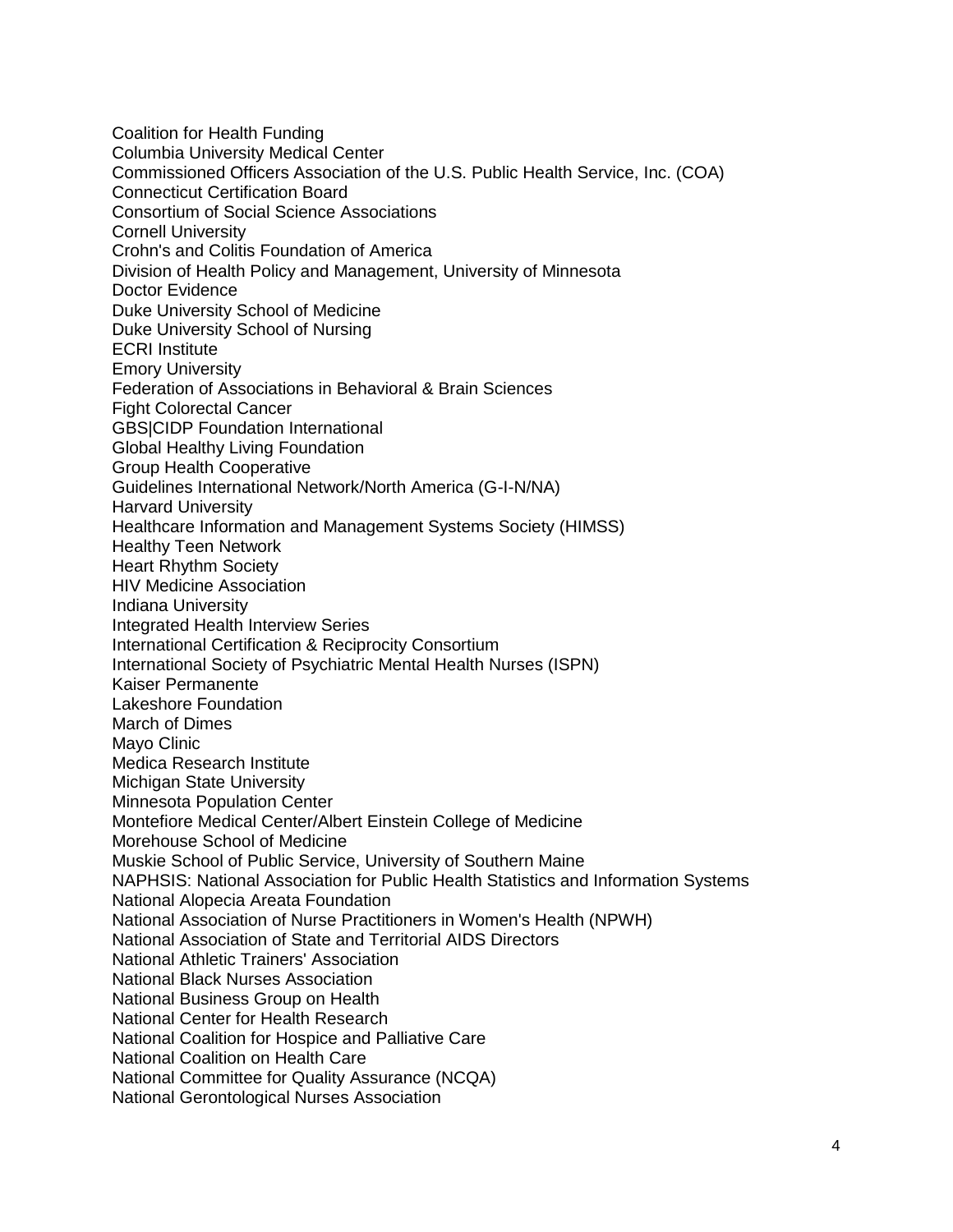National Hispanic Medical Association National Kidney Foundation National League for Nursing National Nursing Centers Consortium National Partnership for Women & Families North American Primary Care Research Group (NAPCRG) North Carolina Society for Health Education Nurses Organization of Veterans Affairs (NOVA) Oncology Nursing Society Oregon Health & Science University Palo Alto Medical Foundation Research Institute Partners Healthcare / Brigham and Women's Hospital Pediatric Policy Council Penn Medicine Penn State University Physician Assistant Education Association Population Association of America Public Citizen Public Health Institute Pulmonary Hypertension Association QSI NextGen Healthcare Research!America RTI International Rutgers, The State University of New Jersey Rutgers-Robert Wood Johnson Medical School Saint Francis Care Scleroderma Foundation Society for Academic Emergency Medicine Society for Maternal-Fetal Medicine Society for Medical Decision Making Society for Pediatric Research Society for Public Health Education Society for Women's Health Research Society of General Internal Medicine Society of Teachers of Family Medicine Spina Bifida Association The Center for Healthcare Organizational and Innovation Research (CHOIR), School of Public Health, UC-Berkeley The Children's Hospital of Philadelphia The Johns Hopkins University The Marfan Foundation The New York Academy of Medicine The Society for Healthcare Epidemiology of America The Society of Thoracic Surgeons The Sturge-Weber Foundation Trust for America's Health University of California University of California, Davis University of California, Los Angeles University of Colorado, Anschutz Medical Campus